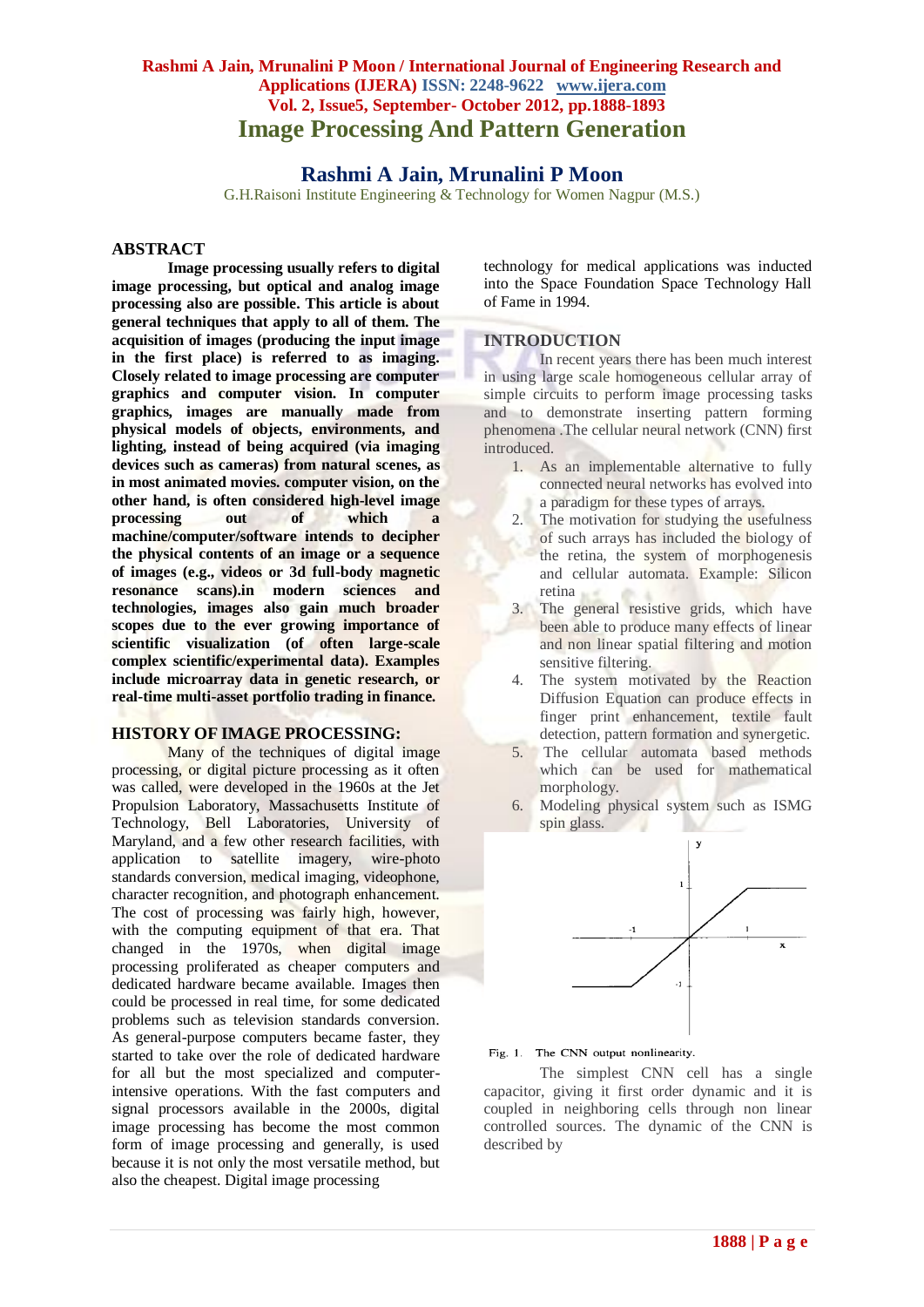### **Rashmi A Jain, Mrunalini P Moon / International Journal of Engineering Research and Applications (IJERA) ISSN: 2248-9622 www.ijera.com Vol. 2, Issue5, September- October 2012, pp.1888-1893**

$$
\frac{d}{dt}x_{i,j}(t) = -x_{i,j}(t) + \sum_{k,l \in \mathcal{N}} A_{k,l}y_{i+k,j+k}(t) + \sum_{k,l \in \mathcal{N}} B_{k,l}u_{i+k,j+k} + I \tag{1}
$$

With the output nonlinearity

 $y(x) = \frac{1}{2} [ |x - 1| - |x + 1| ]$ 

As shown in fig.1.

The emphasis on a template can be easily understood by writing (1) in block diagram form, as shown in fig.2.

Note that the correlation sums in the equation can be written as convolutions (denoted by an asterisk) by template reflection. From the diagram it can be seen that the B template forms a simple feed forward finite impulse response(FIR) filtered version of the input which itself can be considered as static input to the rest of the system .On the other hand , A template's operating in a feedback loop along with a nonlinearity a feature that gives interesting behavior.



Fig. 2. A block diagram representation of the standard CNN.

# **THE ESSENTIAL BACKGROUND – THE CNN CENTRAL LINEAR SYSTEM**

Because the output nonlinearly applied to the state (see fig.1.) is piecewise linear the state space can be considered to be the union of region where the dynamics are exactly linear? The most important region for this purpose is called central state space where all cells have states  $-1 \leq x_{i,j} \leq 1$  IN this section we will see use of spatial frequency domain to write the time solving of the network.

#### **SPATIAL CONVOLUTION FORMULATION**:

In particular, the state evolution is written in terms of the convolution of two dimensional infinite spatial sequences.

### **SPATIALFREQUENCY FOMULATOIN:**

Because of the spatial mixing introduced by the coupling, writing the time solution of above equation would not be very intuitive. However, it is straight forward to transform the system by a change of basis into one that is uncoupled, an approach that has a long history in morphogenesis literature.<br>If all  $|x_{i,j}| < 1$ , then  $y_{i,j} = x_{i,j}$ , and the whole system behaves according to the linear system

$$
\frac{d}{dt}x_{i,j}(t) = -x_{i,j}(t) + \sum_{k,l \in \mathcal{N}} A_{k+i,l+j}x_{k,l}(t) + \sum_{k,l \in \mathcal{N}} B_{k+i,l+j}u_{k,l} + I
$$

which we now assume to operate over all state space.

We will make use of discrete space Fourier transform (DSFT), which gives the representation of sequence I the basis of complex exponentials.

$$
\tilde{F}(\omega_1, \omega_2) = \sum_{n_1} \sum_{n_2} f(n_1, n_2) e^{-j\omega_1 n_1} e^{-j\omega_2 n_2} \qquad (4)
$$

and can be reconstructed by the Inverse DSFT

$$
f(n_1, n_2) = \frac{1}{(2\pi)^2} \int_{-\pi}^{\pi} \int_{-\pi}^{\pi} \tilde{F}(\omega_1, \omega_2) e^{j\omega_1 n_1} e^{j\omega_2 n_2} d\omega_1 d\omega_2.
$$
 (5)

Some of the interesting properties of the DSFT along with some notation that will be used are as follows:

Tur.

- Real Symmetric  $f(n_1, n_2) \leftrightarrow \tilde{F}(\omega_1, \omega_2)$  Real Symmetric
- $f(0,0) = (1/(2\pi)^2) \int_{-\pi}^{\pi} \int_{-\pi}^{\pi} \tilde{F}(\omega_1,\omega_2) d\omega_1 d\omega_2$ . In fact, from the definition, it can be seen that  $f(0,0)$  adds to the new basis representation equally and can therefore be considered an offset. That is, changing the center element  $f(0,0)$  just shifts the curve  $\tilde{F}(\omega_1,\omega_2)$  up or down.
- $f(n_1, n_2) * g(n_1, n_2) \leftrightarrow \tilde{F}(\omega_1, \omega_2) \tilde{G}(\omega_1, \omega_2)$
- $\delta(n_1, n_2)$  is the discrete *delta function* that is zero everywhere except  $\delta(0,0) = 1$ .  $\delta(\omega_1, \omega_2)$  is the continuous support delta function that is zero everywhere except it has *area* one at the origin.

#### **TIME SOLUTION:**

The discussion on boundary conditions showed that we actually only need to study one differential equation to understand the behavior of any of these systems, The time solution can be written down for each w1,w2 from elementary linear system theory as follows: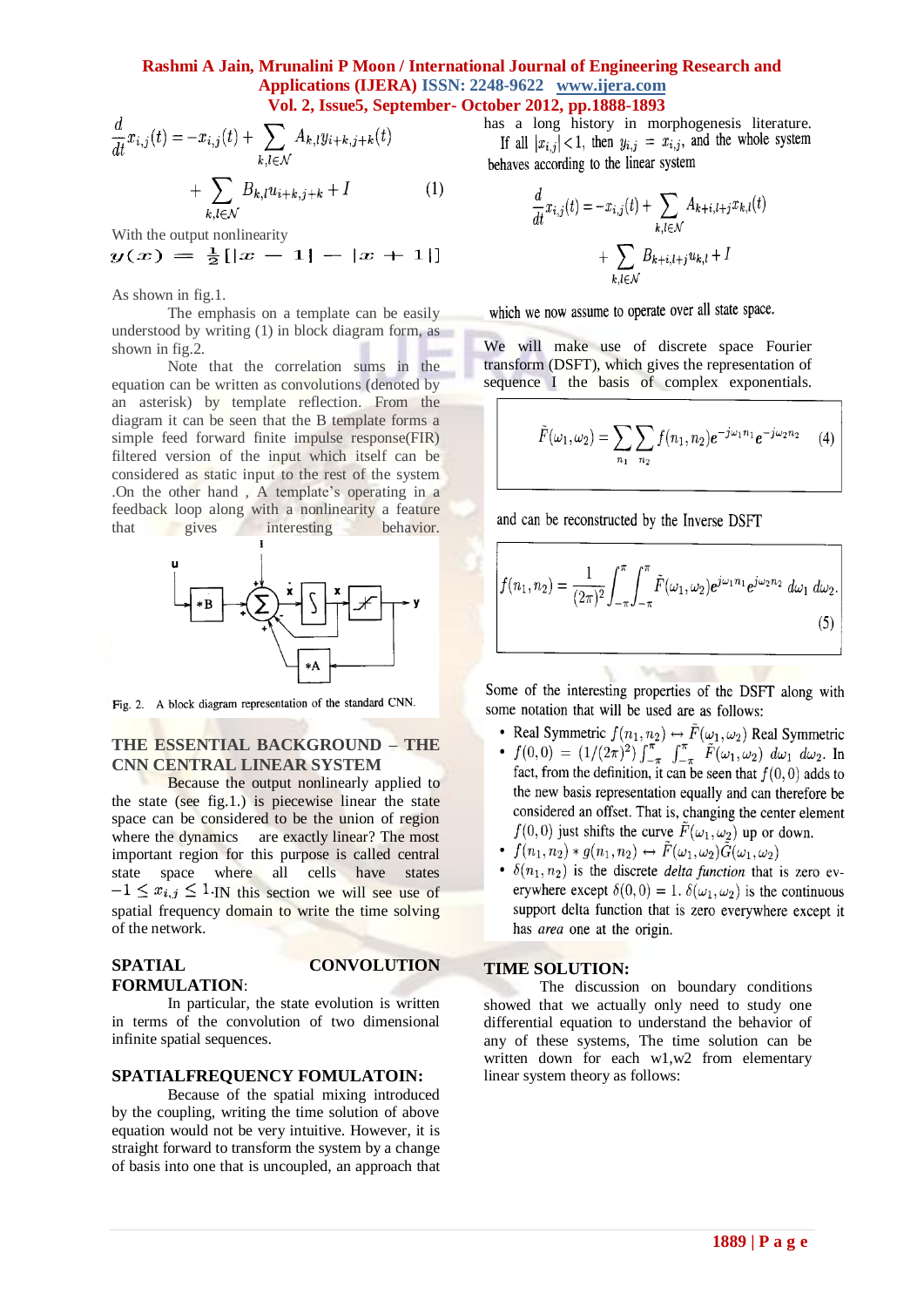# **Rashmi A Jain, Mrunalini P Moon / International Journal of Engineering Research and Applications (IJERA) ISSN: 2248-9622 www.ijera.com Vol. 2, Issue5, September- October 2012, pp.1888-1893**

When  $A(\omega_1, \omega_2) \neq 0$ :

$$
\tilde{X}_t(\omega_1, \omega_2) = e^{\tilde{A}(\omega_1, \omega_2)t} \tilde{X}_0(\omega_1, \omega_2) + \frac{1}{\tilde{A}(\omega_1, \omega_2)} \cdot [e^{\tilde{A}(\omega_1, \omega_2)t} - 1] \tilde{B}(\omega_1, \omega_2) \tilde{U}(\omega_1, \omega_2). \tag{7}
$$

When  $\tilde{A}(\omega_1, \omega_2) = 0$ :

$$
\tilde{X}_t(\omega_1,\omega_2) = \tilde{X}_0(\omega_1,\omega_2) + t\tilde{B}(\omega_1,\omega_2)\tilde{U}(\omega_1,\omega_2). \tag{8}
$$

## **STABLE CENTRAL LINEAR SYSTEM**

To help develop an intuitive notion for behavior of (7), we will make separate studies of stable and unstable operation. It will be shown that this division leads to qualitatively different image processing and pattern formation behavior.

1. **Equilibrium linear spatial Filtering** Example (i). Low pass filter design.

- **2. Time varying spatial filtering**
- **3. Design Issue**
- **4. Saturated Behavior**

# **UNSTABLE SATURATED BEHAVIOR:**

3.1. Autonomous behavior

3.1.1. Linear Pre filtering

3.1.2. Morphological constraint

3.2. Non Autonomous Behavior

## **Methods of Image Processing**

There are two methods available in Image Processing.

#### **Analog Image Processing**

Analog Image Processing refers to the alteration of image through electrical means. The most common example is the television image.

The television signal is a voltage level which varies in amplitude to represent brightness through the image. By electrically varying the signal, the displayed image appearance is altered. The brightness and contrast controls on a TV set serve

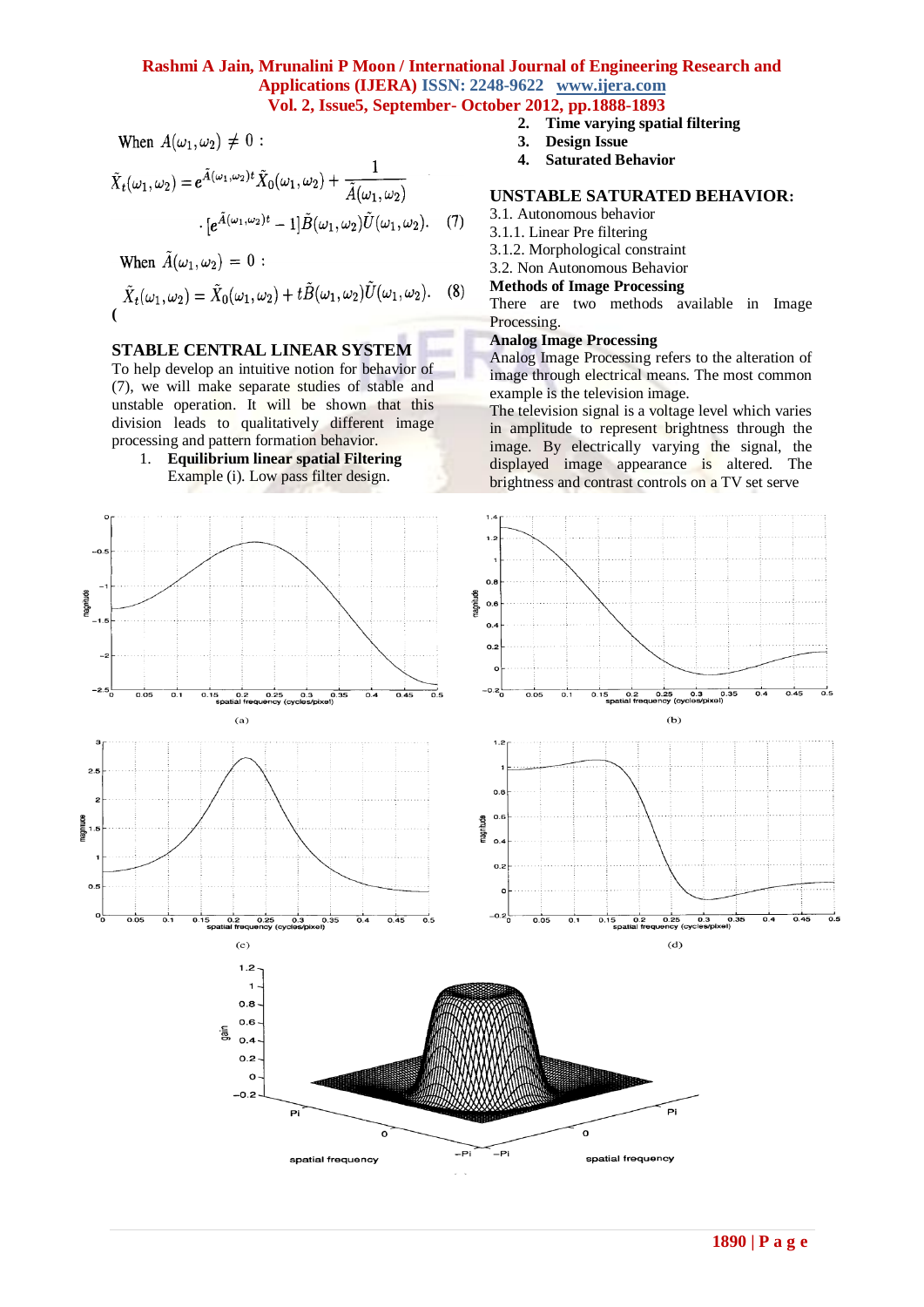to adjust the amplitude and reference of the video signal, resulting in the brightening, darkening and alteration of the brightness range of the displayed image.

#### **Digital Image Processing**

In this case, digital computers are used to process the image. The image will be converted to digital form using a scanner – digitizer [6] (as shown in Figure 1) and then process it. It is defined as the subjecting numerical representations of objects to a series of operations in order to obtain a desired result. It starts with one image and produces a modified version of the same. It is therefore a process that takes an image into another.

The term digital image processing generally refers to processing of a two-dimensional picture by a digital computer [7,11]. In a broader context, it implies digital processing of any twodimensional data. A digital image is an array of real numbers represented by a finite number of bits.

#### **Image Enhancement Techniques**

Sometimes images obtained from satellites and conventional and digital cameras lack in contrast and brightness because of the limitations of imaging sub systems and illumination conditions while capturing image. Images may have different types of noise. In image enhancement, the goal is to accentuate certain image features for subsequent analysis or for image display [1, 2]. Examples include contrast and edge enhancement, pseudocoloring, noise filtering, sharpening, and magnifying. Image enhancement is useful in feature extraction, image analysis and an image display. The enhancement process itself does not increase the inherent information content in the data. It simply emphasizes certain specified image

characteristics. Enhancement algorithms are generally interactive and application-dependent. Some of the enhancement techniques are:

- Noise Filtering
- Histogram modification
- Contrast Stretching

## **FIELDS THAT USE IMAGE PROCESSING:**

### **1. Gamma-Ray Imaging**

Major uses of imaging based on gamma rays include nuclear medicine and astronomical observations. In nuclear medicine, the approach is to inject a patient with a radioactive isotope that emits gamma rays as it decays. Images are produced from the emissions collected by gamma ray detectors. Figure 1.6(a) shows an image of a complete bone scan obtained by using gamma-ray imaging. Images of this sort are used to locate sites of bone pathology, such as infections



#### **2. X-Ray Imaging**

X-rays are among the oldest sources of EM radiation used for imaging. The best known use of X-rays is medical diagnostics, but they also are used extensively in industry and other areas, like astronomy. X-rays for medical and industrial imaging are generated using an X-ray tube, which is a vacuum tube with a cathode and anode. The cathode is heated, causing free electrons to be released. These electrons flow at high speed to the positively charged anode.

When the electrons strike a nucleus, energy is released in the form of X-ray radiation. The energy (penetrating power) of X-rays is controlled by a voltage applied across the anode, and by a current applied to the filament in the cathode. Figure 1.7(a) shows a familiar chest X-ray generated simply by placing the patient between an X-ray source and a film sensitive to X-ray energy.

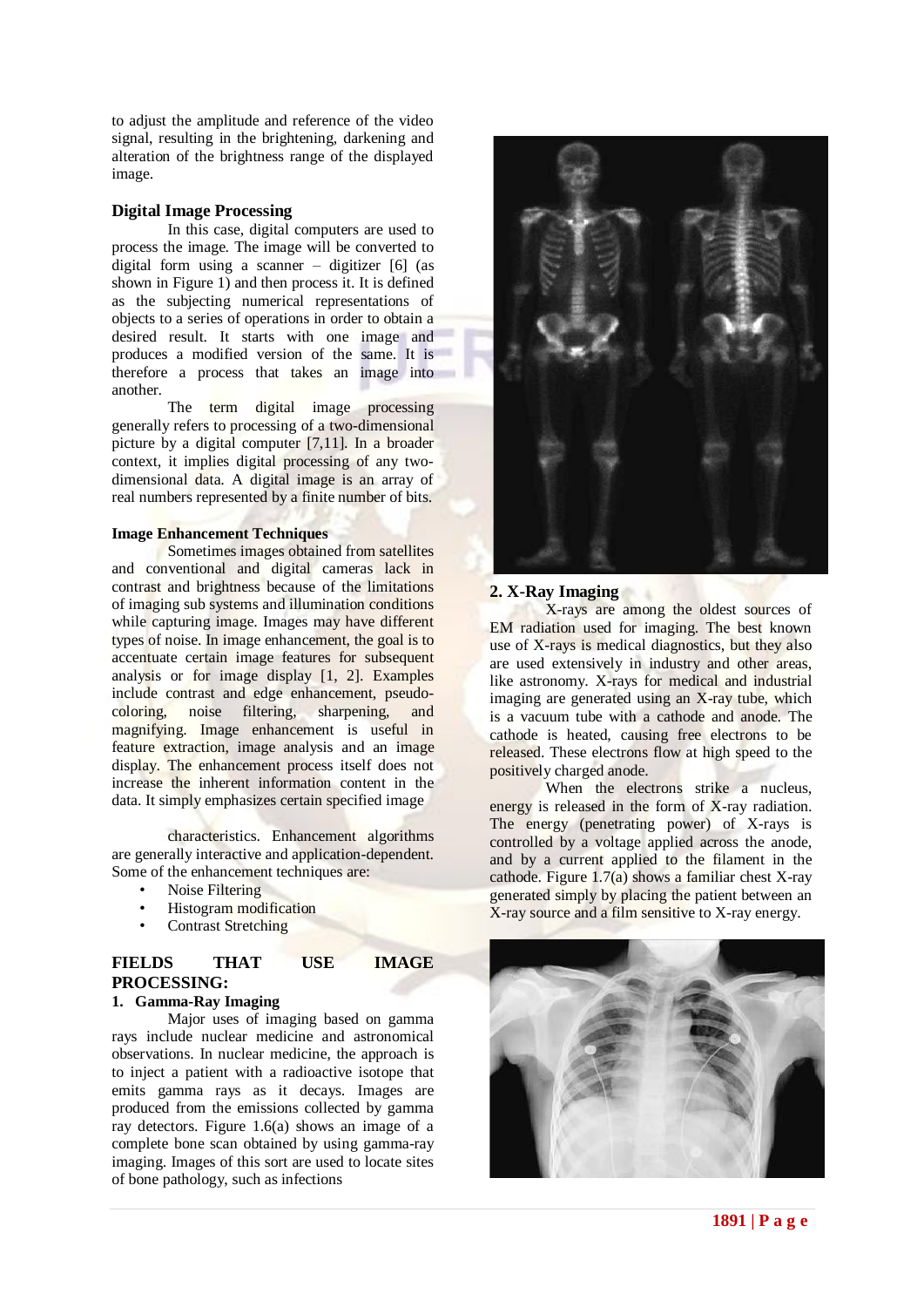Some of other applications are briefly discussed below.

- 
- **1. Imaging in the Ultraviolet Band 2. Imaging in the Visible and Infrared Bands**
- **3. Imaging in the Microwave Band**
- **4. Imaging in the Radio Band**
- **5. Remote Sensing**
- **6. Medical Imaging**
- **7. Non-destructive Evaluation**
- **8. Forensic Studies**
- **9. Textiles**
- **10. Material Science.**
- **11. Military**
- **12. Film industry**
- **13. Document processing**
- **14. Graphic arts**
- **15. Printing Industry**

#### **ADVANTAGES:**

- 1. No scaling no associated resampling degradations.
- 2. Shear can be implemented very efficiently

# **FUTURE SCOPE:**

Adaptive interrogation of large image data bases-These parameters can be divided into several categories as follows:

#### **Engineering, Spacecraft and Footprint Data** Examples:

Spacecraft Position and Orientation Camera Filter Position Solar Elevation Angle Image Footprint (Longitude and Latitude) Location of Digital.

#### **Film Versions**

Examples:

Tape and .File Number of Raw Image Roll and Frame Number for Film Products Microfiche Card Position Dataset Name on Disk

II. UTILIZATION OF GRAPHICS DATA WITH IMAGERY

III. DISPLAY OF MULTISPECTRAL IMAGERY

# **CONCLUSION:**

In this paper we have discussed mathematical explanation and methods of image processing. We have seen traditional classification of image processing and how patterns are generated in this scheme. Image processing has lots application in different fields. So we can say that this method is very useful for recent scenario.

#### **REFERENCES**

[1] Prince, J. L. and Links, J. M. [2006]. Medical Imaging, Signals, and Systems, Prentice Hall, Upper Saddle River, NJ.

- [2] Bezdek, J. C. et al. [2005]. Fuzzy Models and Algorithms for Pattern Recognition and
- [3] Image Processing, Springer, New York.
- [4] Davies, E. R. [2005]. Machine Vision: Theory, Algorithms, Practicalities, Morgan Kaufmann, San Francisco, CA.
- [5] Rangayyan, R. M. [2005]. Biomedical Image Analysis, CRC Process Boca Raton, FL.
- [6] Mariana S. C. Almeida, Luis B. Almeida, "Wavelet-based separation of nonlinear show-through and bleed-through image mixtures," Neurocomputing, Vol. 72, No. 1-3, pp. 57-70, 2008.
- [7] Francesco Isgrò, Maurizio Pilu, "A fast and robust image registration method based on an early consensus paradigm," Pattern Recognition Letters, Vol. 25, No. 8, pp. 943-954, 2004.
- [8] J. Sauvola, M. Pietikäinen, "Adaptive document image binarization," Pattern Recognition, Vol. 33, No. 2, pp. 225-236, 2000.
- [9] John Mashford, Mike Rahilly, Paul Davis, Stewart Burn, "A morphological approach to pipe image interpretation based on segmentation by support vector machine," Automation in Construction, Vol. 19, No. 7, pp. 875-883, 2010.
- [10] Yudong Zhang, Lenan Wu, Shuihua Wang, "A hybrid recognition method for document images,"in 12th IASTED International Conference on Intelligent Systems and Control, ISC 2009, November 2, 2009 - November 4, 2009, Cambridge, MA, United states, 2009, pp. 62-66.
- [11] Maya R. Gupta, Nathaniel P. Jacobson, Eric K. Garcia, "OCR binarization and image preprocessing for searching historical documents," Pattern Recognition, Vol. 40, No. 2, pp. 389-397, 2007.
- [12] F. v Wegner, M. Both, R. H. A. Fink, "Automated Detection of Elementary Calcium Release Events Using the À Trous Wavelet Transform," Biophysical Journal, Vol. 90, No. 6, pp. 21512163, 2006.
- [12] Daisuke Deguchi, Kensaku Mori, Yasuhito Suenaga, Jun-ichi Hasegawa, Jun-ichiro Teriyaki, Hiroshi Natori, Hirotsugu Takabatake, "New calculation method of image similarity for endoscope tracking based on image registration in endoscope navigation," International Congress Series, Vol. 1256, No. pp. 460- 466, 2003.